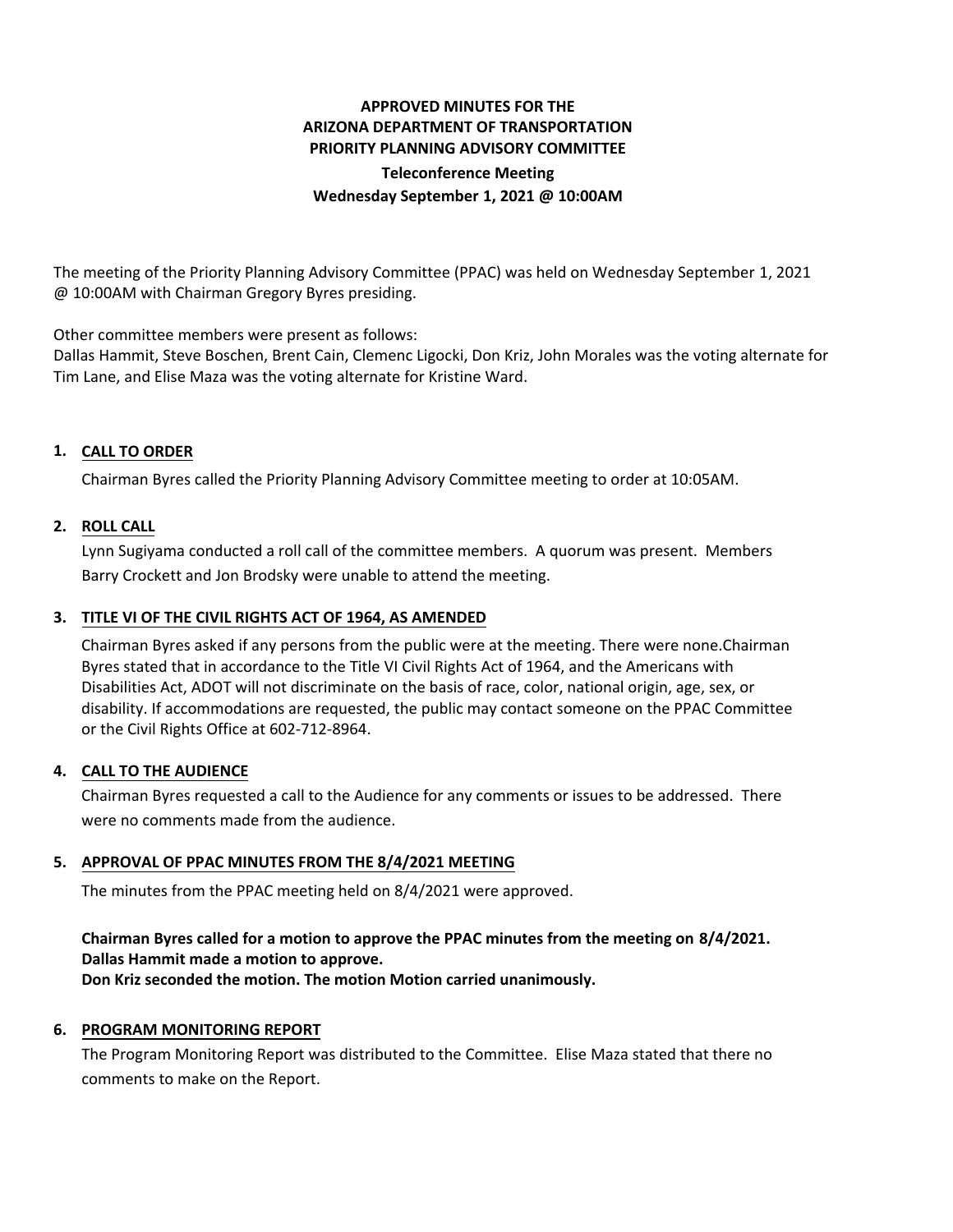## 7. **2021-2025 TRANSPORTATION FACILITIES CONSTRUCTION: DISCUSSION AND POSSIBLE ACTION ON PROJECT MODIFICATIONS AND NEW PROJECTS**

| $7-1$ | Route & MP:                | SR 377 @ MP 0.0              |
|-------|----------------------------|------------------------------|
|       | <b>Project Name:</b>       | SR 277 - SR 77               |
|       | <b>Type of Work:</b>       | Road Safety Assessment (RSA) |
|       | County:                    | Navajo                       |
|       | District:                  | <b>Northeast</b>             |
|       | Schedule:                  |                              |
|       | Project:                   | M718901X TIP#: 102763        |
|       | <b>Project Manager:</b>    | <b>Bahram Dariush</b>        |
|       | <b>Program Amount:</b>     | \$0                          |
|       | <b>New Program Amount:</b> | \$140,000                    |
|       | <b>Requested Action:</b>   | Establish a new project.     |

**Item 7-1 was presented by: Bahram Dariush Chairman called for a motion to approve Item 7-1. Brent Cain made the motion to approve. Steve Boschen seconded the motion. Motion carried unanimously.**

| $7-2$ | Route & MP:                | US 93 @ MP 193.0                        |
|-------|----------------------------|-----------------------------------------|
|       | <b>Project Name:</b>       | <b>TEGNER ST - WICKENBURG RANCH WAY</b> |
|       | Type of Work:              | CONSTRUCT DIVIDED HIGHWAY               |
|       | County:                    | Maricopa                                |
|       | District:                  | <b>Northwest</b>                        |
|       | Schedule:                  |                                         |
|       | Project:                   | F003101R TIP#: 8373                     |
|       | <b>Project Manager:</b>    | Craig Regulski                          |
|       | <b>Program Amount:</b>     | \$8,000,000                             |
|       | <b>New Program Amount:</b> | \$11,000,000                            |
|       | <b>Requested Action:</b>   | Increase Right of Way sub-phase.        |
|       |                            |                                         |

**Item 7-2 was presented by: Craig Regulski Chairman called for a motion to approve Item 7-2. Steve Boschen made the motion to approve. Clemenc Ligocki seconded the motion. Motion carried unanimously.**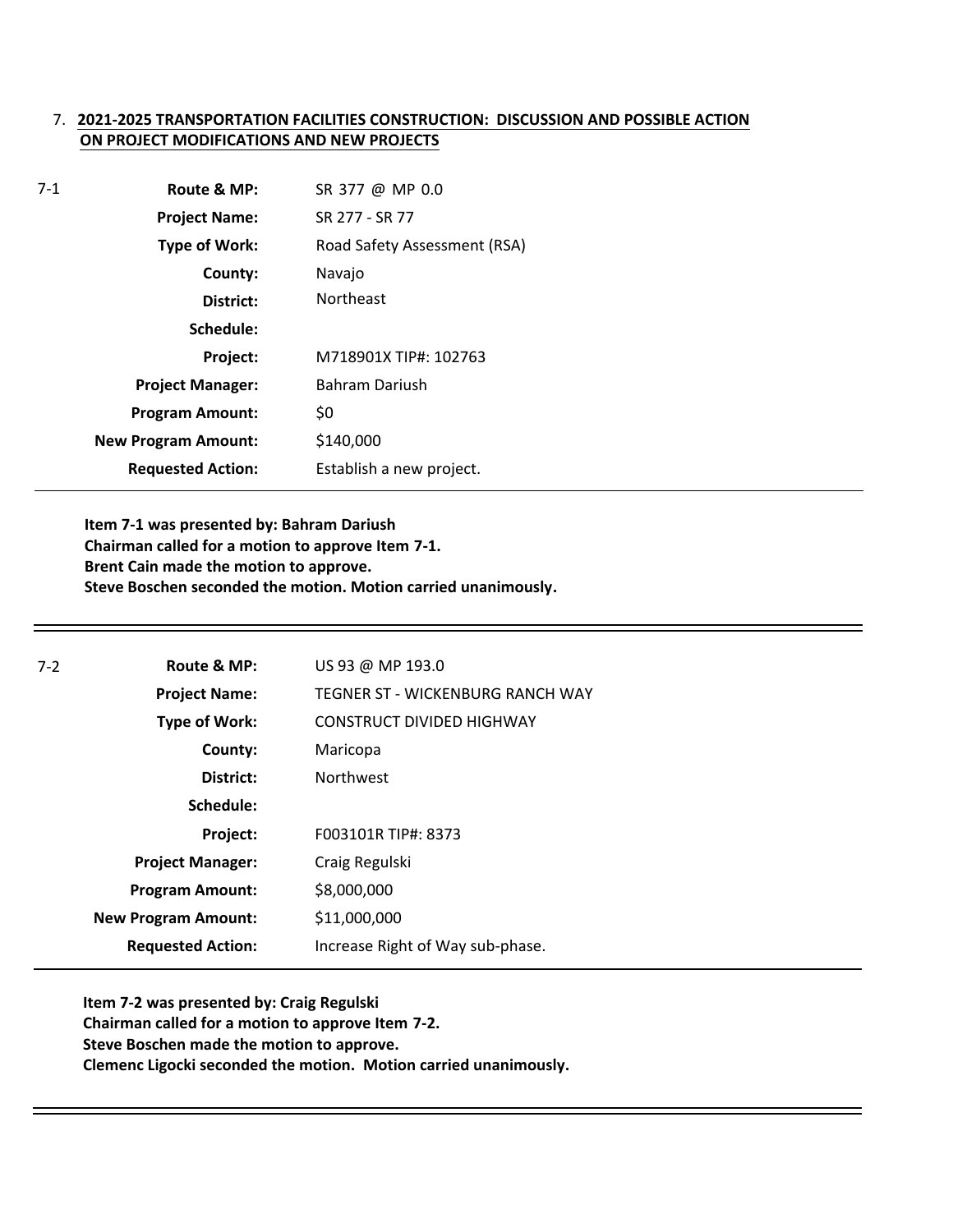| Local Roads                             |
|-----------------------------------------|
| Harquahala Rd, Salome Rd to Monroe St   |
| Roadway Lighting & Speed Feedback Signs |
| La Paz                                  |
| <b>Northwest</b>                        |
|                                         |
| T031601D TIP#: 100521                   |
| Dave Sabers                             |
| \$0                                     |
| \$30,000                                |
| Establish new project.                  |
|                                         |

| $7 - 4$ | Route & MP:                | Local Roads                             |
|---------|----------------------------|-----------------------------------------|
|         | <b>Project Name:</b>       | Harquahala Rd, Salome Rd to Monroe St   |
|         | <b>Type of Work:</b>       | Roadway Lighting & Speed Feedback Signs |
|         | County:                    | La Paz                                  |
|         | District:                  | <b>Northwest</b>                        |
|         | Schedule:                  |                                         |
|         | Project:                   | T031603D TIP#: 100521                   |
|         | <b>Project Manager:</b>    | Dave Sabers                             |
|         | <b>Program Amount:</b>     | \$0                                     |
|         | <b>New Program Amount:</b> | \$140,000                               |
|         | <b>Requested Action:</b>   | Establish new project.                  |

**Items 7-3 and 7-4 were presented by: Dave Sabers Chairman called for a motion to approve Items 7-3 and 7-4. Steve Boschen made the motion to approve. Brent Cain seconded the motion. Motion carried unanimously.**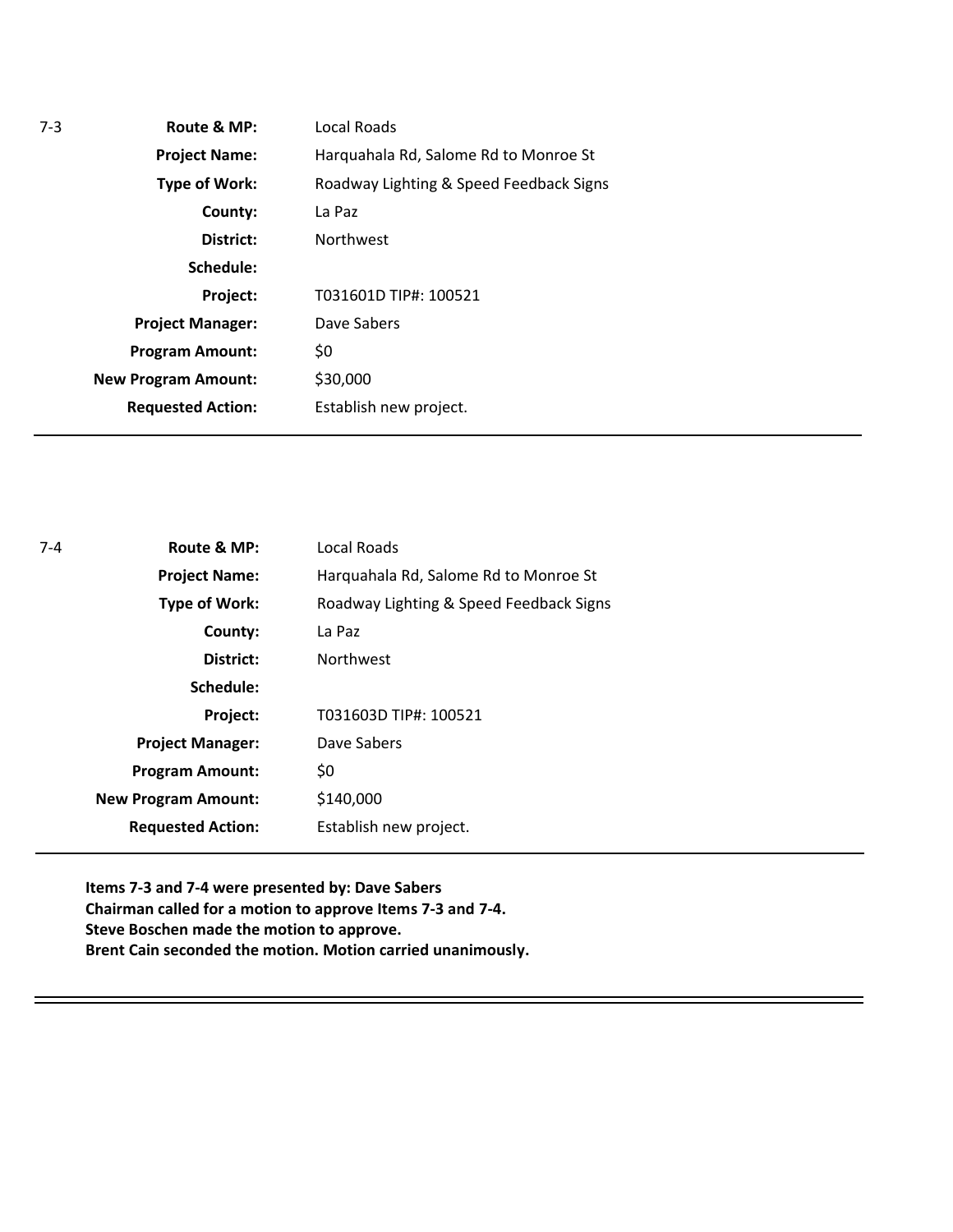| Route & MP:                | US 191 @ MP 154.0              |
|----------------------------|--------------------------------|
| <b>Project Name:</b>       | US 191 AT SR 75 & SR 78        |
| <b>Type of Work:</b>       | <b>CONSTRUCT ROUNDABOUT</b>    |
| County:                    | Greenlee                       |
| District:                  | Southeast                      |
| Schedule:                  |                                |
| Project:                   | F043801D TIP#: 102761 Jennifer |
| <b>Project Manager:</b>    | Acuna                          |
| <b>Program Amount:</b>     | \$0                            |
| <b>New Program Amount:</b> | \$600,000                      |
| <b>Requested Action:</b>   | Establish new design project.  |
|                            |                                |

**Item 7-5 was presented by: Jennifer Acuna Chairman called for a motion to approve Item 7-5. Steve Boschen made the motion to approve. Brent Cain seconded the motion. Motion carried unanimously**

| $7-6$ | Route & MP:                | Local Roads                                  |
|-------|----------------------------|----------------------------------------------|
|       | <b>Project Name:</b>       | Hualapai Tribe - Diamond Bar Road            |
|       | Type of Work:              | INSTALL RUMBLE STRIPS & SPEED FEEDBACK SIGNS |
|       | County:                    | Mohave                                       |
|       | District:                  |                                              |
|       | Schedule:                  |                                              |
|       | Project:                   | TIP#: 100504                                 |
|       | <b>Project Manager:</b>    | Mona Aglan-swick                             |
|       | <b>Program Amount:</b>     | Ş0                                           |
|       | <b>New Program Amount:</b> | \$180,000                                    |
|       | <b>Requested Action:</b>   | Establish a new project                      |

**Item 7-6 was presented by: Bret Anderson Chairman called for a motion to approve Item 7-6. Elise Maza made the motion to approve. Brent Cain seconded the motion. Motion carried unanimously.**

7-5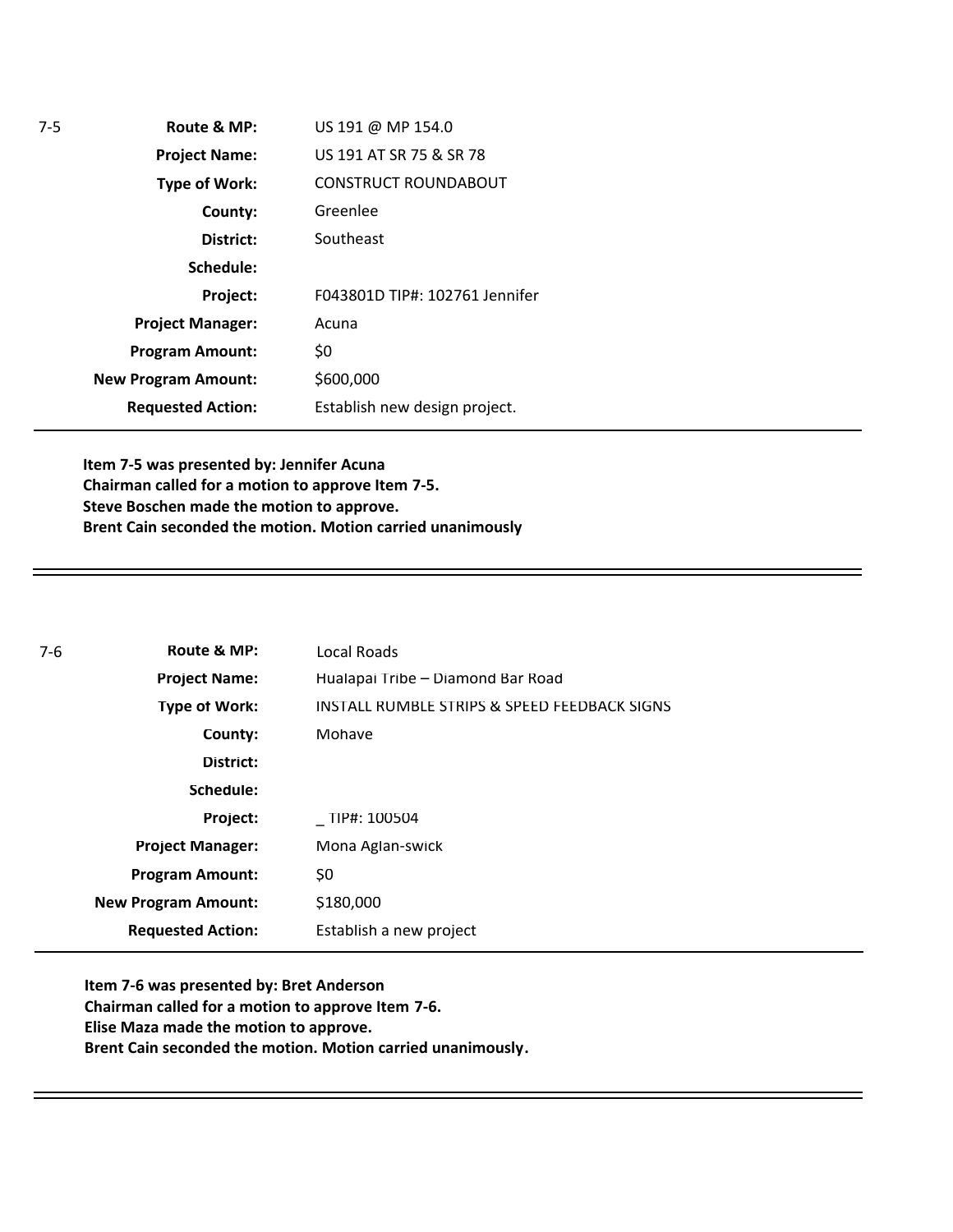| 7-7 | Route & MP:                | SR 89A @ MP 387.0                      |
|-----|----------------------------|----------------------------------------|
|     | <b>Project Name:</b>       | PUMPHOUSE WASH BRIDGE                  |
|     | <b>Type of Work:</b>       | <b>CONSTRUCT BRIDGE REHABILITATION</b> |
|     | County:                    | Coconino                               |
|     | District:                  | Northcentral                           |
|     | Schedule:                  | FY 2022                                |
|     | Project:                   | H877801C TIP#: 24215                   |
|     | <b>Project Manager:</b>    | Tricia Brown / Derek Boland            |
|     | <b>Program Amount:</b>     | \$3,500,000                            |
|     | <b>New Program Amount:</b> | \$5,700,000                            |
|     | <b>Requested Action:</b>   | Increase construction budget.          |
|     |                            |                                        |

| $7-8$ | Route & MP:                | SR 89A @ MP 388.0             |
|-------|----------------------------|-------------------------------|
|       | <b>Project Name:</b>       | <b>OAK CREEK CANYON</b>       |
|       | <b>Type of Work:</b>       | DRAINAGE AND SEDIMENT CONTROL |
|       | County:                    | Coconino                      |
|       | District:                  | Northcentral                  |
|       | Schedule:                  | FY 2022                       |
|       | Project:                   | H890701C TIP#: 6524           |
|       | <b>Project Manager:</b>    | Tricia Brown / Derek Boland   |
|       | <b>Program Amount:</b>     | \$2,300,000                   |
|       | <b>New Program Amount:</b> | \$3,100,000                   |
|       | <b>Requested Action:</b>   | Increase construction budget. |

**Items 7-7 and 7-8 were presented by: Derek Boland Chairman called for a motion to approve Items 7-7 and 7-8. Steve Boschen made the motion to approve. Dallas Hammit seconded the motion. Motion carried unanimously.**

**Discussion followed that Items 7-7 and 7-8 are scheduled to be advertised with F015401C SR 89A Rockfall Mitigation (MP 351.1 & 389.2), ADOT TIP #9170. Bid Advertisements for the projects are scheduled at the end of October 2021.**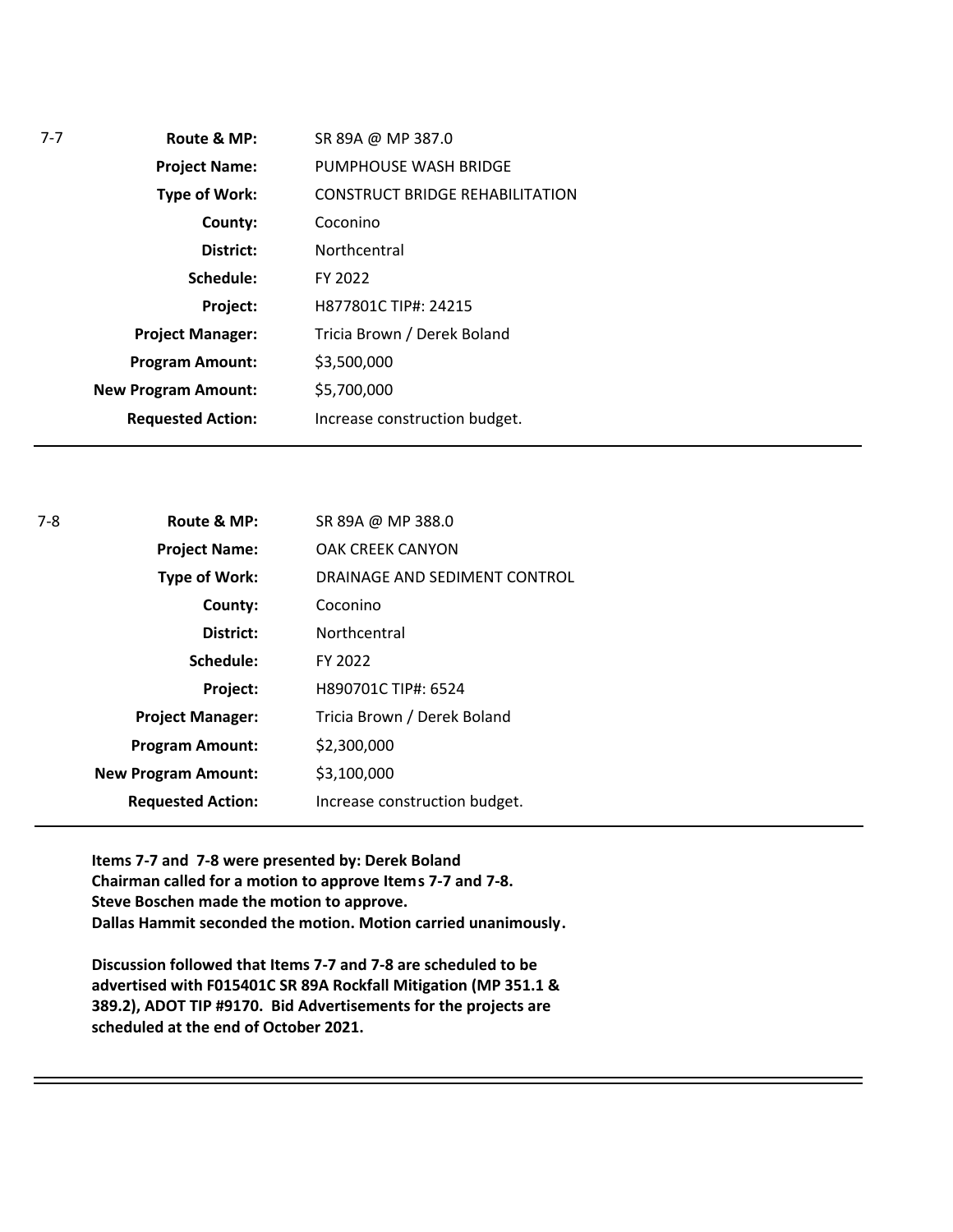FY 2022-2026 Airport Development Program - Project Discussion and Possible Action

7-9 AIRPORT PROGRAM: GRANT MANAGER:

REQUESTED ACTION:

Tombstone Municipal Airport Margie Cerda

The Sponsor is unable to meet the Grant agreement for proposed State/Local. Request is to cancel the project from the Statewide Airport Development Program.

**Item 7-9 was presented by: Margie Cerda Chairman called for a motion to approve Item 7-9. Steve Boschen made the motion to approve. Dallas Hammit seconded the motion. Motion carried unanimously.**

**Discussion followed to clarify the request. Type of Work was ineligible for funding and Sponsor was unable to meet the Grant agreement due to the ineligibility.**